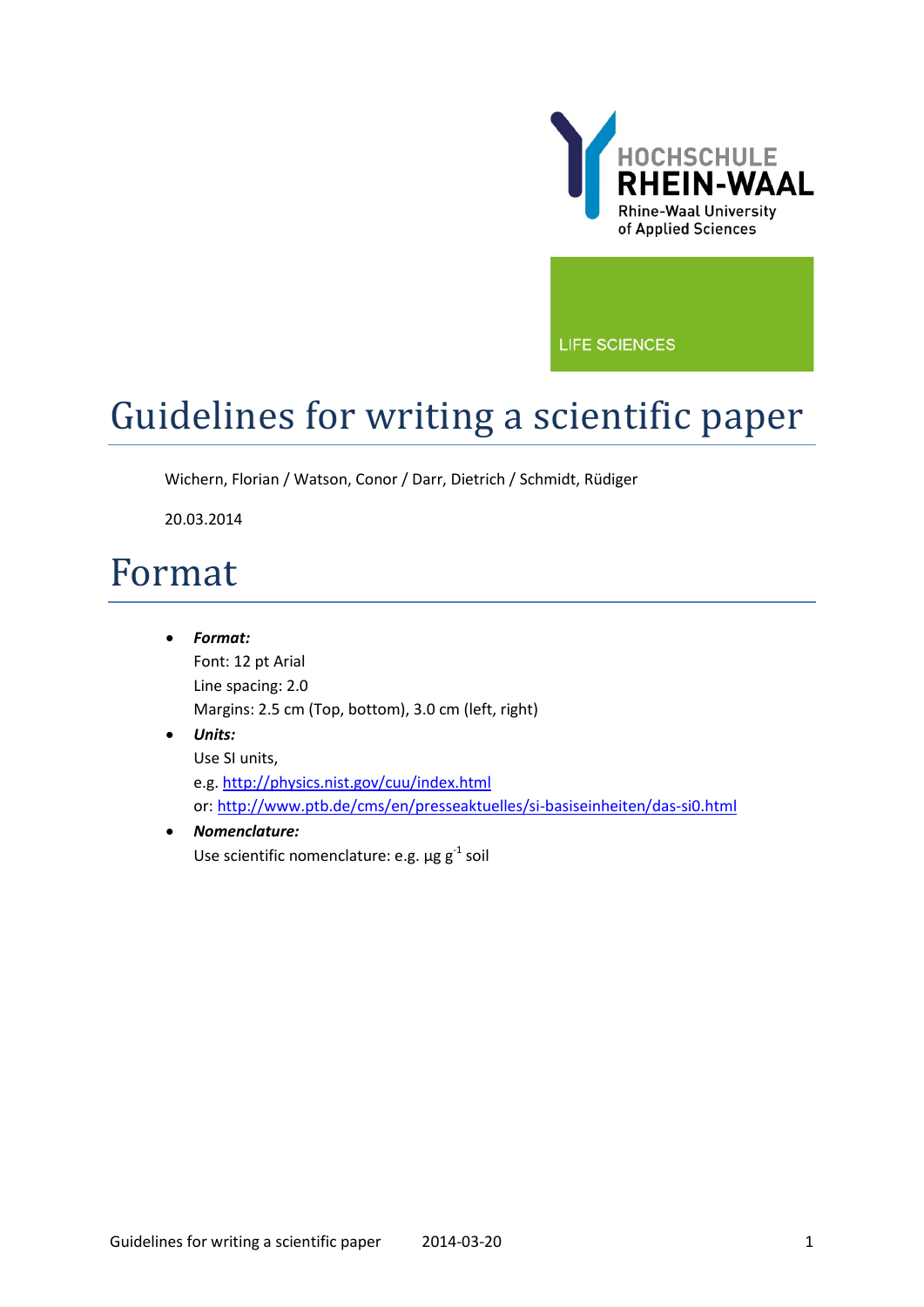# Scientific Writing

## **The structure in which a scientific report is presented:**

*Title; a subtitle should specify the module for which the paper has been elaborated*

*Rhine-Waal University of Applied Sciences*

*Faculty of Life Sciences*

*Sustainable Agriculture*

*Authors*

*Date*

### *Abstract*

This is a "mini" version of your report (comprising introduction, objectives, methods, results, conclusions) not exceeding 250 words. Abstracts are normally only provided in scientific papers and theses, not necessarily in small research papers.

## *1. Introduction, including Literature Review and Objectives of the paper*

- The introduction provides the reader with the background to your investigation. Ideally it describes a problem or a "gap" in scientific knowledge. Alternatively it can also explain your motivation to study a particular question.
- The literature review puts your investigation in the context of modern science. Here you should **briefly** summarise the findings of researchers who have carried out work relevant to yours **without** repeating their methods etc. in detail. The literature review can also be used to derive hypotheses for your investigation. If you have formulated hypotheses, they should also be stated in this section.
- The **objectives** of your investigation should clearly be stated here. What do you want to find out? Which concrete question(s) do you aim to answer? Your objectives **must**  complement your conclusions. Each of your conclusions should correspond with one objective. For this reason, although objectives are presented at the end of the introduction, they are often written **after** the conclusions have been written!

## *2. Materials and Methods*

• This section precisely explains **how** you have conducted your investigation and collected your data, in order to allow other scientists to replicate and validate your work.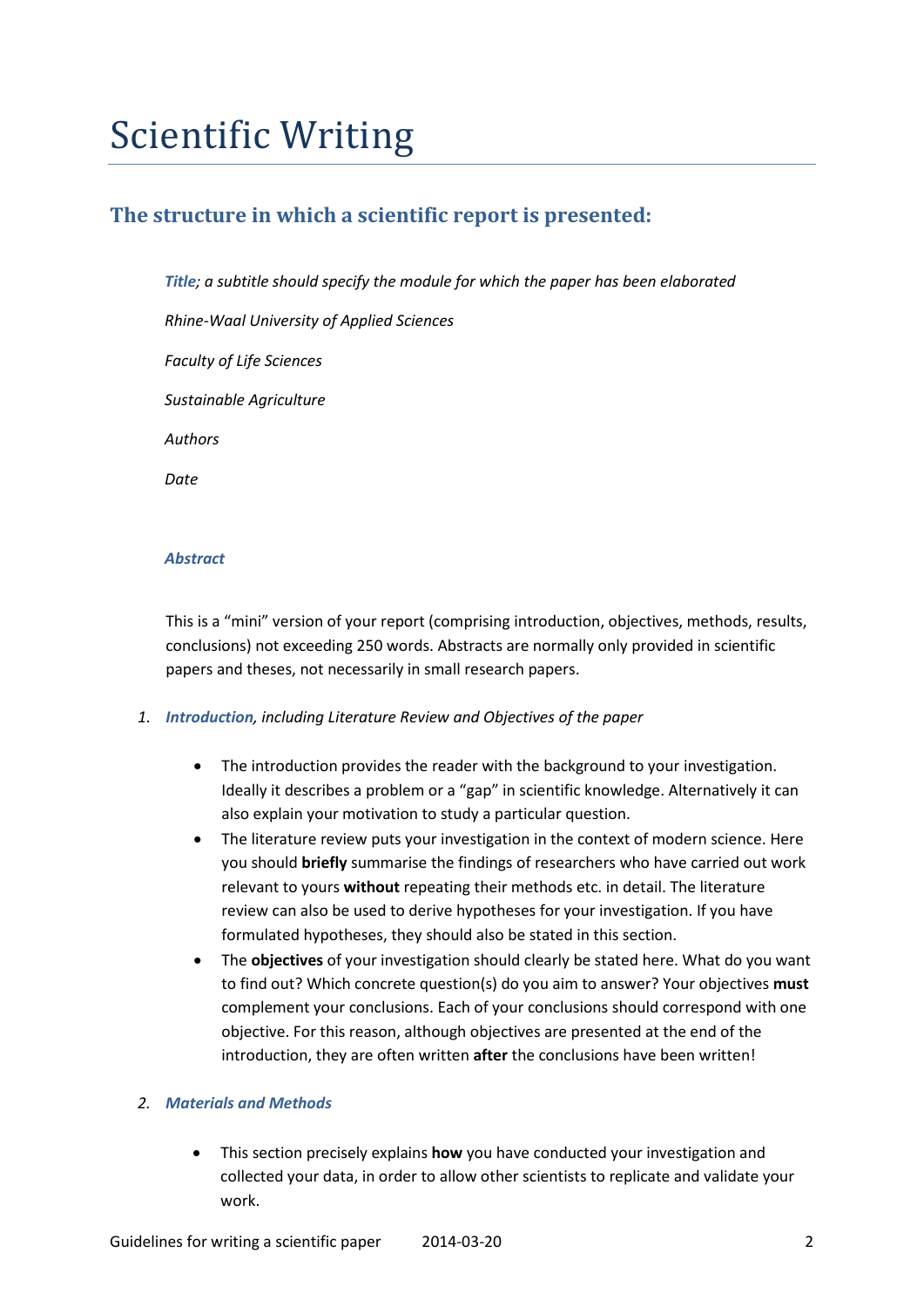- For investigations in the field of natural sciences and technology this often includes treatments, design, apparatus, and data collection.
	- o If you have followed a published method, you need only refer to the method and detail any modifications you carried out
	- o Provide background information on sampling sites (location, time of year, weather conditions etc.)
- For studies in the social sciences this may include a description of the study area and why it has been chosen, research tools, questionnaire design, data sampling approach, etc.
- In this section you also need to provide details of how you analysed your data (e.g., software used, statistical tests performed, etc.)

## *3. Results*

- This section presents the findings of your work. Language should be clear and concise. Repetitions and unnecessary "filler words" should be avoided.
- In this section, the findings of your work should be described but **should not yet** be interpreted or discussed in detail.
- Besides in the text, major results can also be presented in tables and figures. The reader should be able to understand the content of any table/ figure by reading its title **without reading any other text**.
- "Unnecessary" data (e.g. calibration graphs) should be put in an appendix.
- Formatting of tables and figures should adhere to the following standards:
	- o Titles are placed at the top of tables and at the bottom of figures
	- o Units must be provided correctly and in accordance to the standardized Systeme Internationale (SI).
	- o Figures should have clearly labelled axes (including the units). Error bars should be provided if useful to improve the understanding
	- o Tables should indicate levels of significance of data presented. If useful to improve the understanding, standard errors or least significant differences should be indicated

## *4. Discussion*

- This section provides an interpretation of your results. For studies in the social sciences it is not uncommon to merge the "Results" and "Discussion" sections into one.
- Explain relationships and generalisations supported by your data. Draw particular attention to statistically significant differences in your results.
- Relate your results to the findings of other researchers mentioned in your literature review.
- If you have formulated hypotheses, you should also compare the results with your initial hypotheses.
- Properly address difficulties/unexpected results.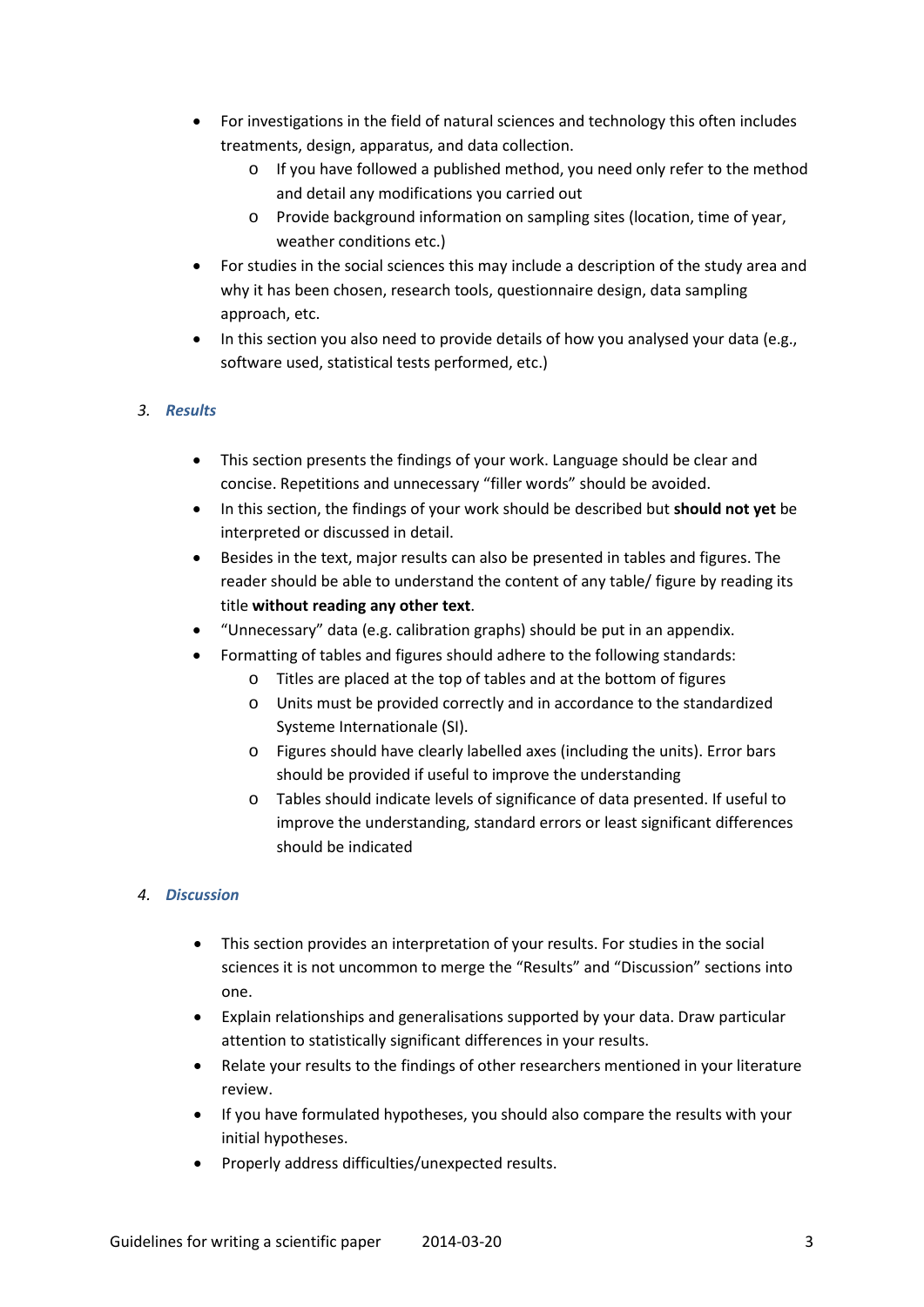### *5. Conclusions*

- This section provides a synthesis of your work. It is not a mere summary of what has been presented before. Building on the main findings of your work, it aims to present major scientific and practical implications.
- In this section you should not introduce any new facts or ideas that are not related to what you have been presenting before.
- Each conclusion should correspond to one objective formulated earlier.
- You can also propose here what future work is needed to clarify various points that your investigation could not answer (e.g. encountered difficulties)

### *6. References*

- This section provides the list of other research works and sources that you have used to conduct your investigation and elaborate your scientific paper.
- **Any fact, idea, table, figure or other item that you have taken from other sources should be clearly highlighted as such in your text by providing the reference directly behind the fact or idea** (example see below). The reader should be able to clearly see which part of your text is based on your own thoughts, and which ideas have been taken from other sources.
- In a scientific paper, scientific journals and books (both print and online) should be the most important sources of information. References should not only comprise internet sources (e.g. Wikipedia, blogs, websites of NGOs etc.) and "grey" (i.e., unpublished) literature.
- All references should be collated at the end of your report using the **Harvard Referencing System** (see below).
- All literature sources used in your paper should appear in this section and all references listed in this section should be used in your text.

## Harvard Referencing System

## **How to cite in the text:**

#### **Direct quotation:**

"The application of manures as surface mulch reduces water loss and might be one reason for the high water use efficiency of the oasis systems in Oman (Wichern et al. 2004:170)."

#### **Paraphrasing:**

Darwin (1859) suggested that evolution occurs by means of natural selection.

or

Evolution occurs by means of natural selection (Darwin 1859).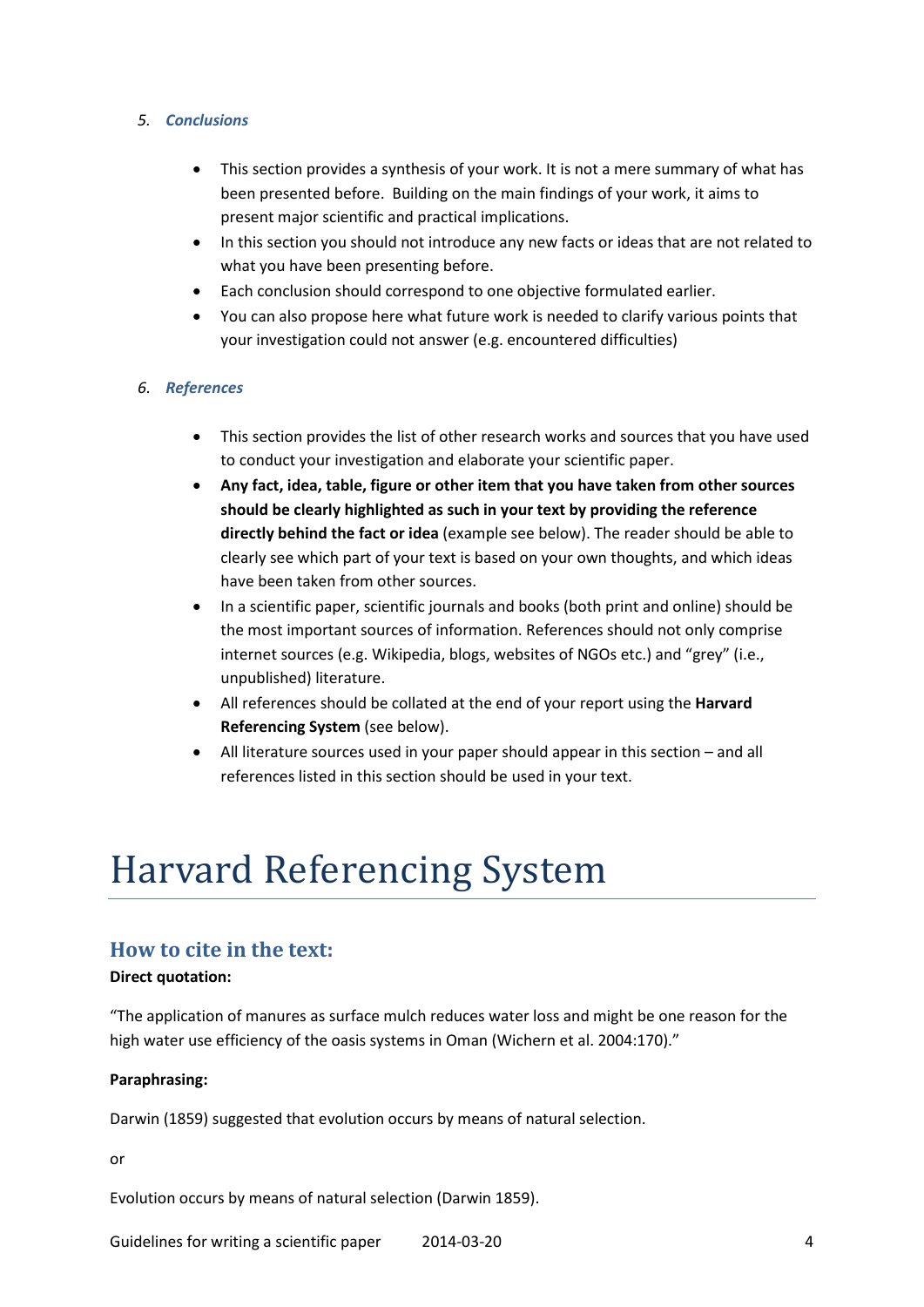## **References:**

## **Books:**

Name of the author(s) or institution (Year): Title and subtitle. Location, i.e. City and country: Publishing Company.

## **Example:**

**Morse, Stephen (2010): Sustainability. A Biological Perspective. Cambridge et al.: Cambridge University Press.**

## **Articles:**

Name of the author(s) or institution (Year): Title. Name of journal, Volume, Issue number, pages.

## **Example:**

**Randers, Jørgen (2012). The Real Message of The Limits to Growth. A Plea for Forward-Looking Global Policy. GAIA - Ecological Perspectives for Science and Society, 21(2), 102-105.**

## **Internet:**

Name of the author(s) or institution (if available: Date of publishing): Title. Complete URL\*<sup>)</sup>, i.e. uniform resource locator (Date of your last access).

\*) Please use a hyperlink as seen in the example below

## **Example:**

**Global Footprint Network (2013): World Footprint. Do we fit on the planet? [ONLINE]. Oakland: Global Footprint Network. Last updated on: 06/17/2013. Available: [http://footprintnetwork.org/en/index.php/GFN/page/world\\_footprint/](http://footprintnetwork.org/en/index.php/GFN/page/world_footprint/) [Accessed 10/22/2013].**